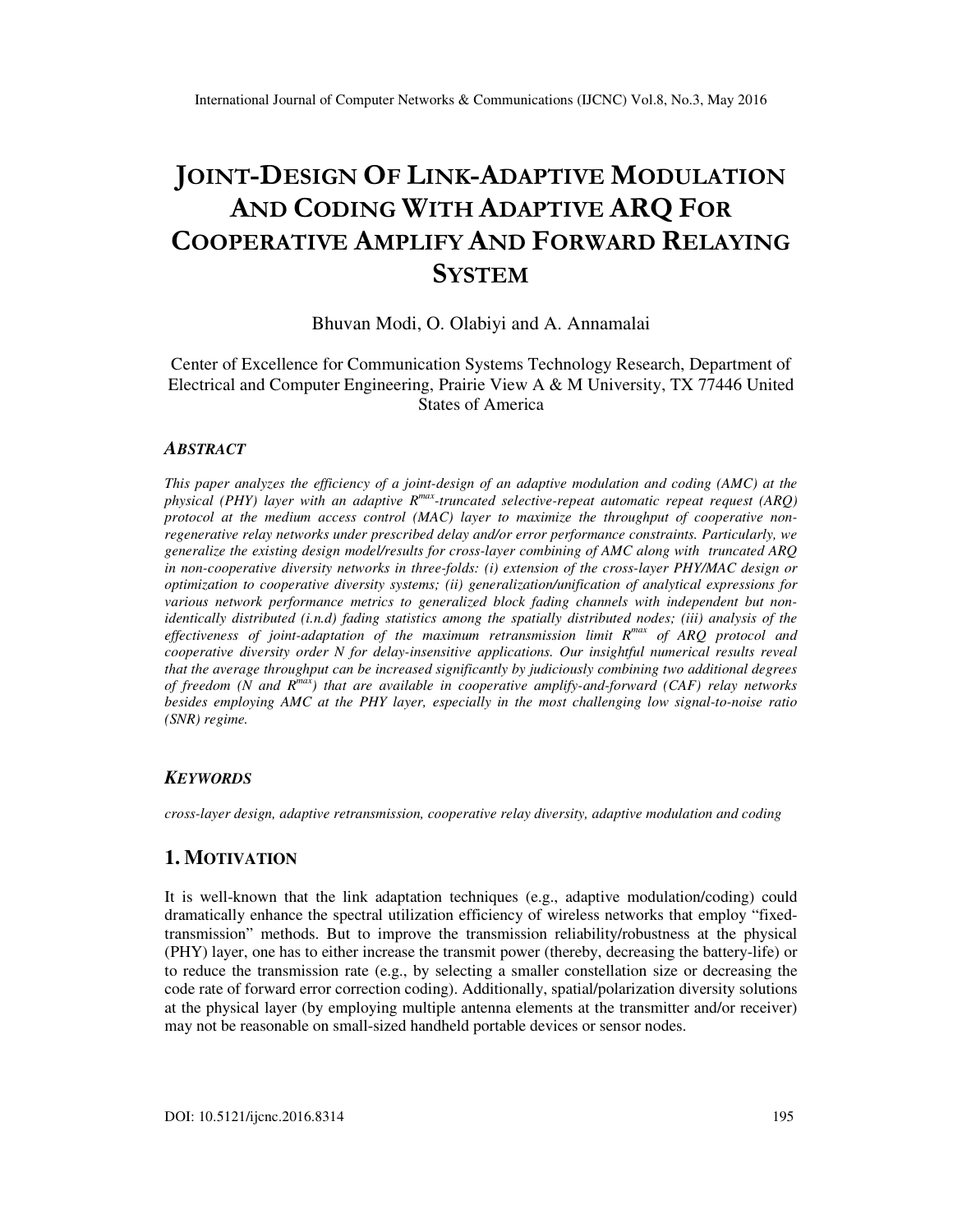An alternative way to mitigate the deleterious effects of a multipath fading is to exploit "diversity" mechanisms at higher layers of the protocol stack. For instance, ARQ is an effective strategy to achieve a high reliability of packet transmissions at the data link layer (especially in slowly time varying channels) and unlike FEC, the redundancy (packet retransmissions) are only introduced, when necessary.

Similarly, the number of collaborating nodes in a CAF relay network (i.e., distributed spatial diversity order) could be increased to satisfy the prescribed average packet error rate constraint (but the reliability improvement is attained at the expense of the network capacity owing to the half-duplex operation of CAF relay networks, although this technique could overcome the practical implementation issue of packing multiple antenna elements on small-sized sensor nodes).

Instead of considering AMC at the PHY layer, ARQ at the data link layer, and cooperative diversity at the network layer separately in this article, we pursue a cross-layer design that combines these three layers judiciously to maximize the spectral efficiency or throughput subject to delay and/or error performance constraints. Cross-layer design approach breaks away from conventional network design, where each and every layer of the protocol stack is optimized and operates independently. In particular, we exploit the channel knowledge at transmitter and explore the potential synergies between different protocol layers to maximize the end-to-end throughput while satisfying the prescribed delay and average packet error rate (APER) constraints. For example, by achieving a higher packet success probability with the help of cooperative diversity and ARQ, the stringent error control requirement is improved for the AMC at the PHY layer. This enables a considerable spectral efficiency gain especially in the low SNR regime. Given the maximum allowable number of retransmissions  $R^{\text{max}}$  (that depends on the delay constraint) in a CAF relay network, we design AMC transmissions that guarantee the required APER performance. The benefits of adapting  $R^{max}$  and the number of cooperating relay nodes are also investigated.

# **1.1 LITERATURE REVIEW/PRIOR WORK**

While the literature on performance analysis of non-adaptive (i.e., fixed-rate and/or fixed-power) cooperative diversity systems and adaptive transmission techniques for non-cooperative wireless networks are quite extensive that span over four decades, most prior focused only on the improvement of the link layer performance. The art of adaptive link layer for cooperative wireless networks especially in a cross-layer design framework is still in its infancy. For instance, in [1]- [3] (and references therein), the authors have studied extensively the design and implementation of AM and coding at the PHY layer, wherein the transmission rates are matched to the timevarying channel conditions in a non-cooperative wireless system. Author in ref. [4] investigates the efficiency of a truncated ARQ protocol scheme for a cooperative amplify-and-forward system with fixed modulation. Authors in ref. [5]-[9] have considered Adaptive Modulation and/or optimal power allocation amongst collaborating nodes in cooperative relay systems. Whereas authors in ref. [10] studied the effectiveness of cross-layer combining of the ARQ and the AMC for non-cooperative diversity systems in a Nakagami-m fading channel. Authors in [11] analyzed the performance of a cross layer design in terms of spectral efficiency, which combines cooperative diversity with truncated ARQ in Ad-hoc wireless networks, but without link adaptation in the Rayleigh fading channel. Ref. [12],[13] studied the spectral efficiency analysis of Joint AMC and Cooperative ARQ for a single incremental relay in the Rayleigh fading channel. In [14], authors considered a cross-layer combination of a cooperative hybrid ARQ with adaptive modulation in wireless ad-hoc networks by assuming a single retransmission request under the Rayleigh fading environment.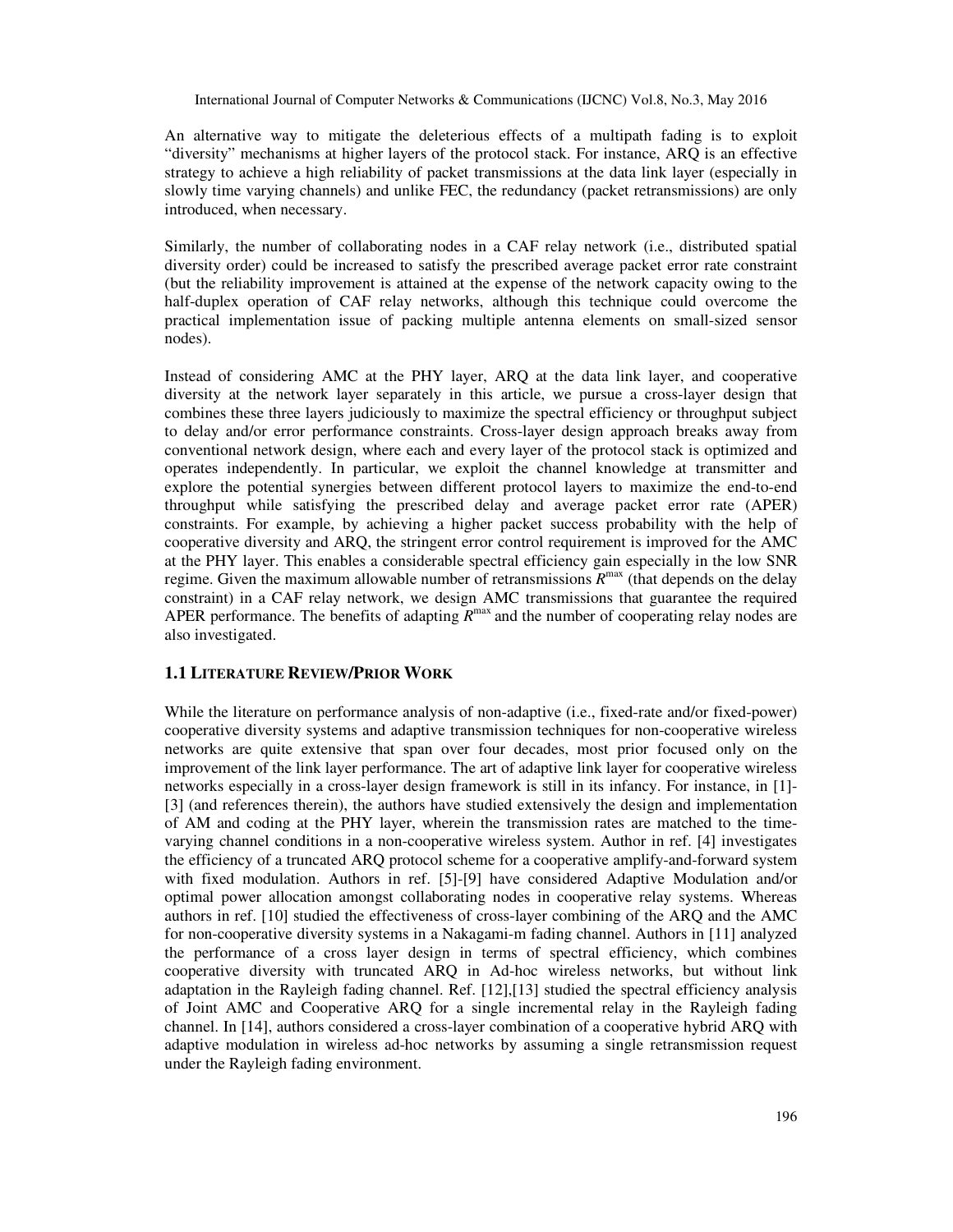Motivated by above observations/discussions, our contributions in this paper can be summarized as follows:

- 1. Motivated by the appreciable improvement in the data link layer throughput by judiciously combining a truncated ARQ protocol with adaptive modulation and coding (AMC) over the simple concatenation of ARQ to fixed modulation/coding schemes, we consider a design methodology similar to [10] but with two additional degrees of freedom for providing the desired level of rate-reliability trade-off via cooperative diversity and adaptive  $R^{\text{max}}$  strategy. In addition, we developed a novel unified analytical framework (based on the marginal MGF of the end-to-end SNR) to compute the average spectral efficiency, outage probability and APER performance metrics over fading channels (viz., since the MGF of the end-to-end SNR is much easier to compute and/or readily available for CAF relay networks compared to its probability density function, while the marginal MGF can be computed efficiently using this MGF in conjunction with Fixed-Talbot method [15]). Our proposed mathematical framework is satisfactorily general to exemplify the performance of adaptive-link non-regenerative relay networks over a extensive range of fading distributions (i.e., it is not only restricted to the Rayleigh or independent identically distributed (i.i.d) Nakagami-m fading channel) with independent and non-identically distributed (i.n.d) fading statistics across the spatially distributed diversity paths and can be efficiently apply to the wireless system composed of large number of relays.
- 2. Moreover, we propose an interesting approach for maximization of throughput by joint adaptation of two parameters, one with cooperative diversity order *N* and second with adaptive  $R^{max}$  scheme (see Fig. 8). To the best of our knowledge a similar approach which focuses on throughput optimization by jointly adaptation of both *N* and *Rmax* has not been considered in the previous literature.

The remainder of this paper is organized as follows. System model is discussed in section 2. We develop the cross-layer design in Section 3, by combining AMC at the physical layer with adaptive ARQ at the data link layer for CAF relay networks. Numerical findings are presented in Section 4. Our conclusions are given in Section 5.



Figure 1. System Model: Link-adaptive cooperative diversity system with ARQ technique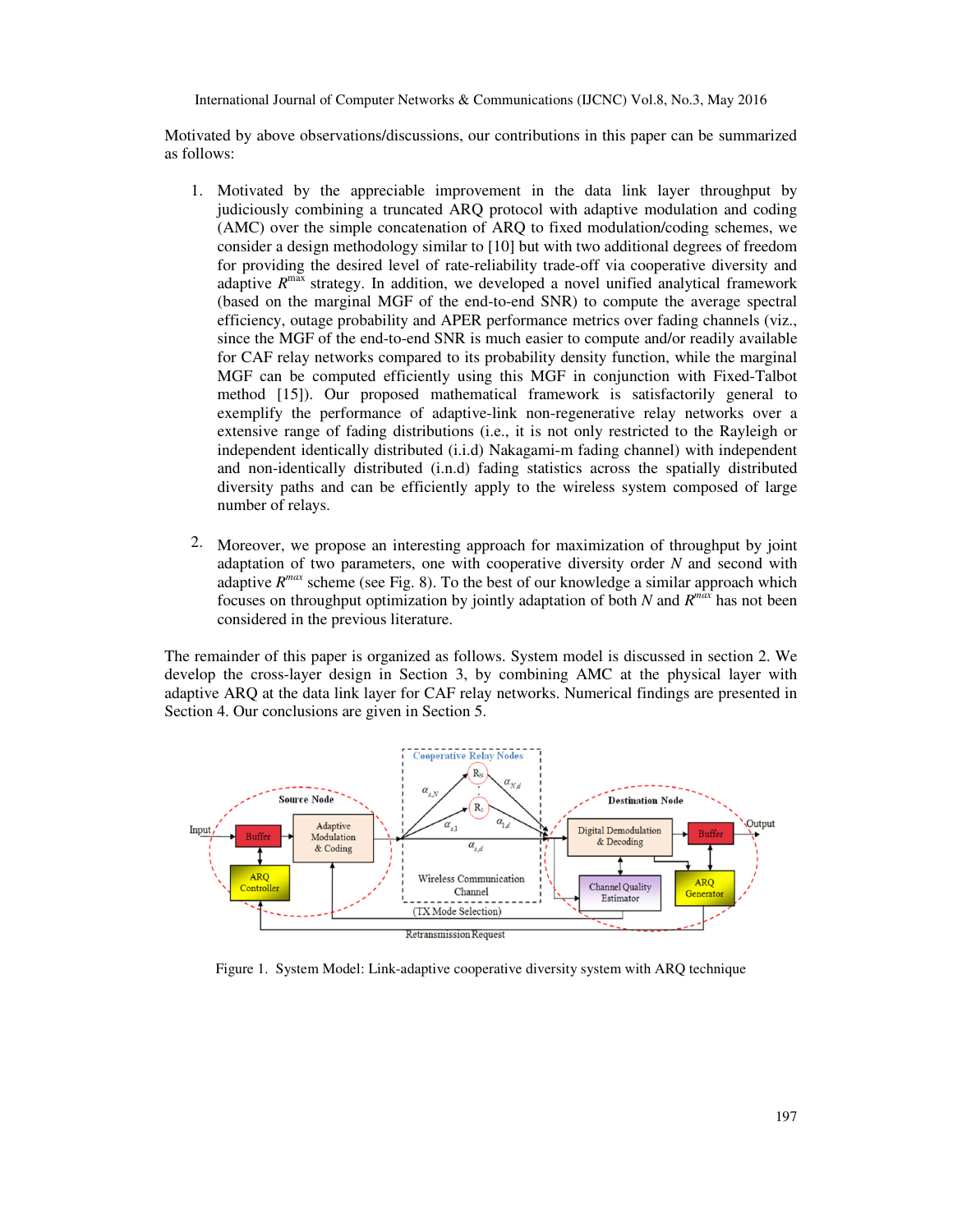# **2. SYSTEM MODEL**

# **2.1 COOPERATIVE DIVERSITY MODEL**

Figure 1 shows combined link-adaptive and ARQ based cooperative diversity system with a source node *S* communicates with a destination node *D* via a direct-link and through *N* amplifyand-forward relays,  $R_i$ ,  $i \in \{1, 2, ..., N\}$ , in two transmission phases. During the initial Phase I, *S* broadcasts signal *x* to *D* and to the relays *R<sup>i</sup>* , where channel fading coefficients between *S* and *D, S* and the *i*-th relay node  $R_i$ ,  $R_i$  and  $D$  are denoted by  $\alpha_{s,d}$ ,  $\alpha_{s,i}$  and  $\alpha_{i,d}$ , respectively. In the second segment of cooperation, each of the *N* relays re-transmits the received signal after amplification via orthogonal transmissions (using TDMA in a round-robin fashion and/or FDMA). If a maximum ratio combiner (MRC) process is deployed at the destination node *D* to coherently merge all the signals received during these two transmission phases, the effective end-to-end SNR is given by [17],[16]

$$
\gamma = \gamma_{s,d} + \sum_{i=1}^N \frac{\gamma_{s,i}\gamma_{i,d}}{1+\gamma_{s,i}+\gamma_{i,d}} \approx \gamma_{s,d} + \sum_{i=1}^N \gamma_i = \gamma_{s,d} + \sum_{i=1}^N \frac{\gamma_{s,i}\gamma_{i,d}}{\gamma_{s,i}+\gamma_{i,d}}
$$
(1)

where  $\gamma_i = \gamma_{s,i} \gamma_{i,d} / \gamma_{s,i} + \gamma_{i,d}$ ,  $\gamma_{a,b} = |\alpha_{a,b}|^2 E_s / N_o$  corresponds to the instantaneous SNRs of link *a-b*,  $E<sub>s</sub>$  represents the average symbol energy and  $N<sub>0</sub>$  denotes the noise variance.

The approximation of (1) is obtained by recognizing that the instantaneous SNR of a two hops path can be accurately estimated to be the harmonic mean of individual link SNRs especially at moderate/high SNR regimes [18]. Hence, it is straight-forward to show that the MGF of  $\gamma$  is given by [18]

$$
\phi_{\gamma}(s) = \phi_{\gamma_{s,d}}(s) \prod_{i=1}^{N} \phi_{\gamma_i}(s)
$$
\n(2)

where  $\phi_{\gamma_{s,d}}(s)$  and  $\phi_{\gamma_i}(s)$  denote the MGF of SNR of the S-D link and two-hops relayed paths, respectively.

Table I

| Different Transmission Modes in TM1 with Uncoded $M_n$ -OAM Modulation               |             |             |             |             |         |         |         |
|--------------------------------------------------------------------------------------|-------------|-------------|-------------|-------------|---------|---------|---------|
| Mode                                                                                 | Mode 1      | Mode 2      | Mode 3      | Mode 4      | Mode 5  | Mode 6  | Mode 7  |
| Modulation                                                                           | <b>BPSK</b> | <b>OPSK</b> | 8-QAM       | $16$ -OAM   | 32-OAM  | 64-OAM  | 128-OAM |
| Rates (bits/sym.)                                                                    |             | 2           | 3           | 4           | 7       | 6       |         |
| $a_n$                                                                                | 67.7328     | 73.8279     | 58.7332     | 55.9137     | 50.0552 | 42.5594 | 40.2559 |
| $g_n$                                                                                | 0.9819      | 0.4945      | 0.1641      | 0.0989      | 0.0381  | 0.0235  | 0.0094  |
| $b_n$ (dB)                                                                           | 6.3281      | 9.3945      | 13.9470     | 16.0938     | 20.1103 | 22.0340 | 25.9677 |
| Different Transmission Modes in TM2 with Convolutionally coded $M_n$ -QAM Modulation |             |             |             |             |         |         |         |
| Mode                                                                                 |             | Mode 1      | Mode 2      | Mode 3      | Mode 4  | Mode 5  | Mode 6  |
| Modulation                                                                           |             | <b>BPSK</b> | <b>OPSK</b> | <b>OPSK</b> | 16-OAM  | 16-OAM  | 64-OAM  |
| Coding Rate $R_c$                                                                    |             | 1/2         | 1/2         | 3/4         | 9/16    | 3/4     | 3/4     |
| Rates (bits/sym.)                                                                    |             | 0.50        | 1.00        | 1.50        | 2.25    | 3.00    | 4.50    |
| $a_n$                                                                                |             | 274.7229    | 90.2514     | 67.6181     | 50.1222 | 53.3987 | 35.3508 |
| $g_n$                                                                                |             | 7.9932      | 3.4998      | 1.6883      | 0.6644  | 0.3756  | 0.0900  |
| $b_n$ (dB)                                                                           |             | $-1.5331$   | 1.0942      | 3.9722      | 7.7021  | 10.2488 | 15.9784 |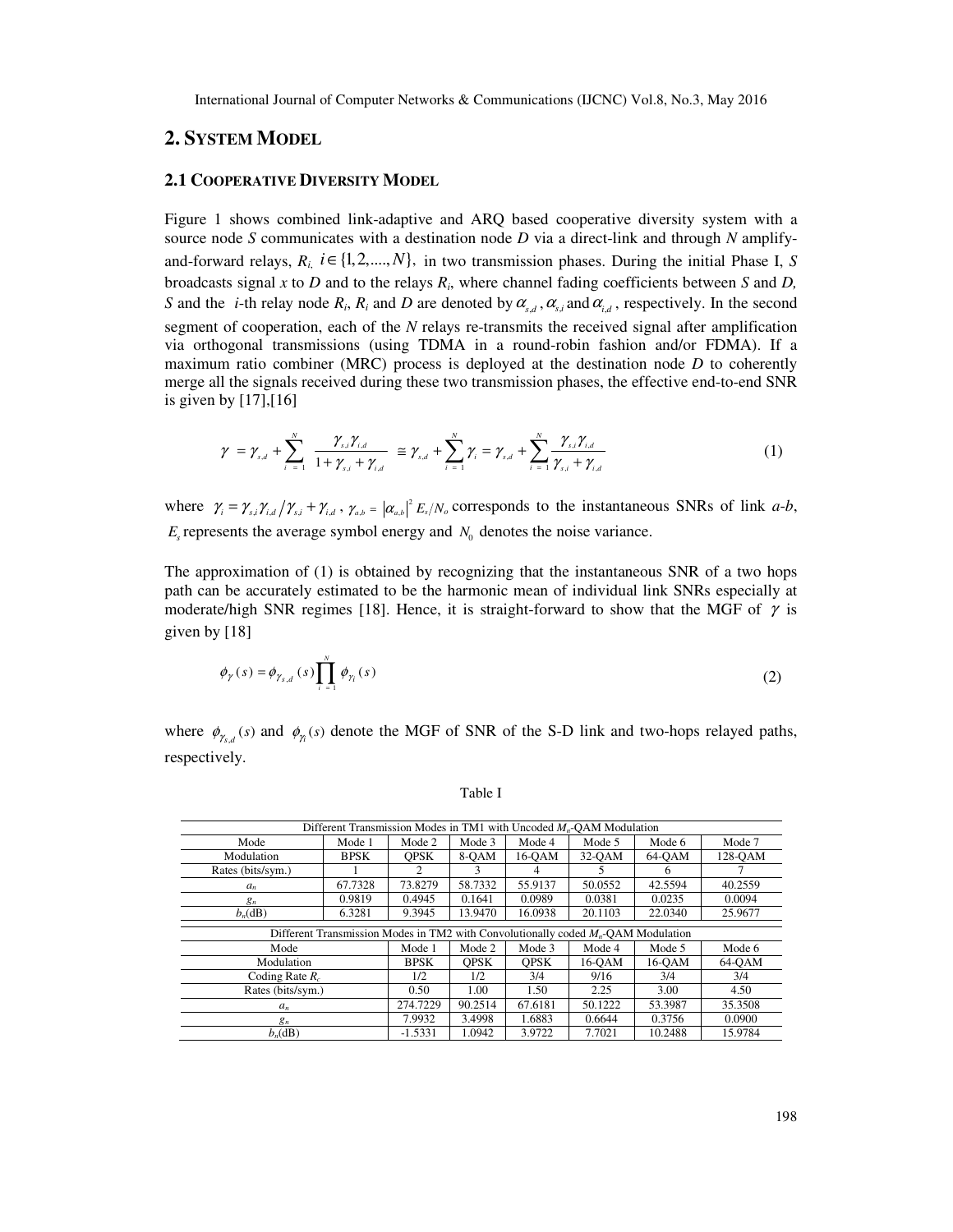# **2.2 ADAPTIVE MODULATION AND CODING (AMC) SCHEME**

Suppose that the multiple transmission modes are available at the PHY layer, and each associated with a specific AMC scheme. In practice, link-adaptation is performed at the frame level (which is the processing unit at the PHY layer) and the AMC controller at the transmitter (i.e., source node *S*) selects a particular mode for transmission based on the feedback of channel side information (e.g., effective SNR) acquired by the destination node *D*. But APER evaluation (required for MAC layer throughput calculation) through the average bit error rate using  $\overline{P_n} = 1 - (1 - \overline{P_n})^{N_p}$  may not be always accurate especially for higher order constellations (since information bits in a symbol incur different error probabilities) and coded transmissions over slow fading channels (since bit errors are not uncorrelated). Moreover, this form does not provide the averaging problem over the fading SNR density function that arises in the performance evaluation of AMC systems. In this article, we will utilize an exponential-type approximation for the instantaneous packet error rate (PER) provided in [10]. At the physical layer, following two sets of transmission modes are considered (listed in Table I<sup>1</sup>): TM1- is uncoded, with  $M_n$ -ary rectangular/square QAM modes (where  $M_n = 2^n$ ,  $n = 1, 2, 3, 4...$  7) and TM2-is convolutionally coded *Mn*-ary rectangular or square QAM modes.

# **2.3 SELECTIVE-REPEAT ARQ PROTOCOL SCHEME**

 $\overline{a}$ 

The selective-repeat ARQ protocol is implemented at the data link layer with a retransmission limit  $R^{\max}$  (while only finite delays and buffer sizes can be afforded in practice), and hence errorfree delivery is not guaranteed. The value of  $R^{max}$  can be determined by dividing the maximum permissible network delay by the round-trip delay required for each retransmission. If a packet is not received correctly after *R*<sup>max</sup> retransmissions, it will be dropped and we declare packet loss. In our cross-layer design, our design objective is to select an appropriate modulation scheme that ensures that the packet loss after  $R^{max}$  retransmissions is no larger than the target packet loss probability,  $P_{\text{loss}}$ .



Figure 2. Illustration of packet and frame structures

<sup>1</sup> The coefficients in Table I were obtained in [8] for packet size  $N_p = 1080$  bits (chosen arbitrarily). For other values of the packet lengths, new optimized coefficients can be obtained in a similar fashion.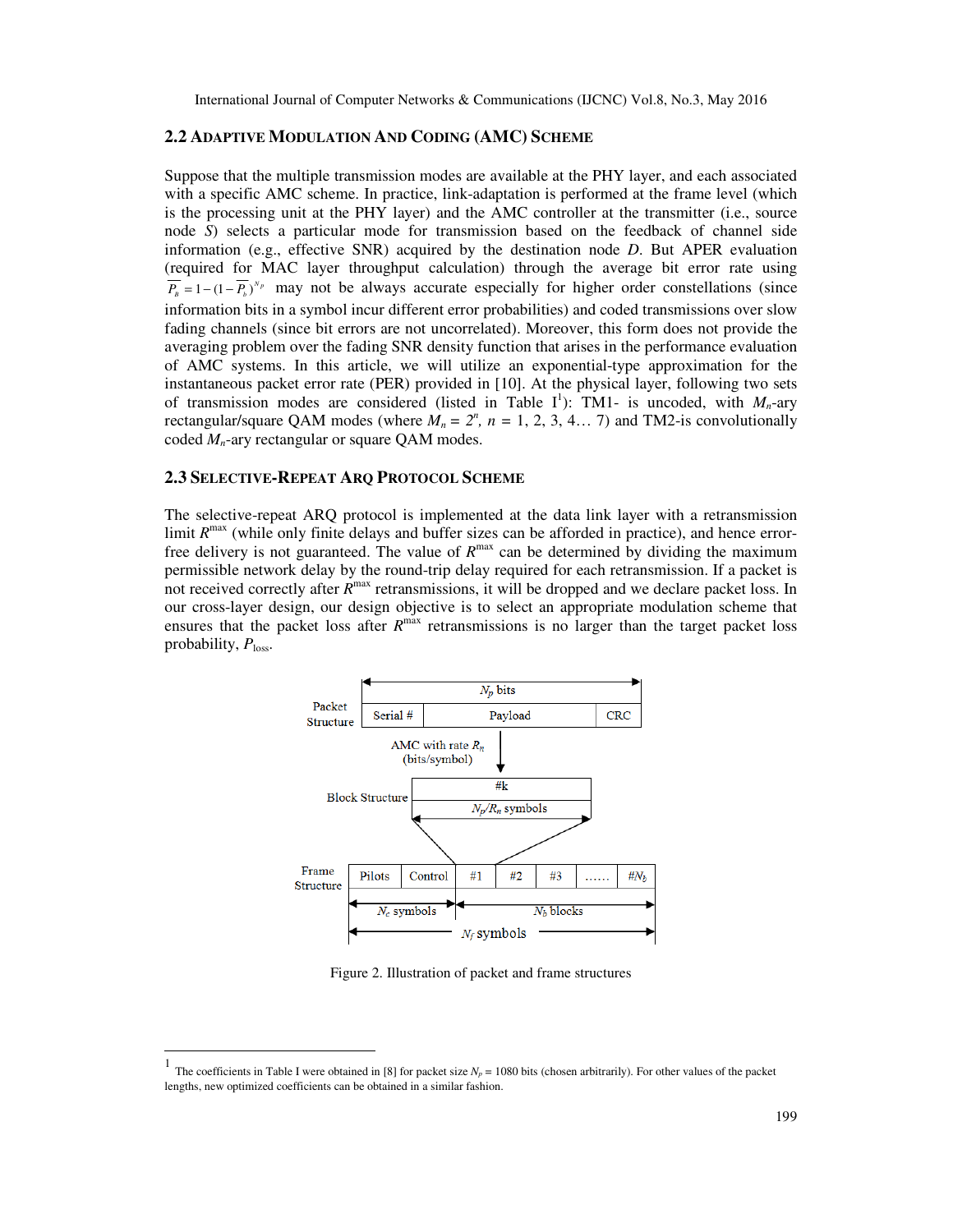The packet and frame structures are depicted in Fig. 2. It is considered that, at the data link layer, each packet consists of  $N_p$  bits that, contains a payload, serial number, and cyclic redundancy check (CRC) bits for error detection. Each packet is mapped into a block consisting of  $N_p / R_n$ symbols where *Rn* denotes the rate or number of bits/symbol in mode *n*, while each frame at the PHY layer contains  $N_b$  blocks (depends on the chosen modulation) along with  $N_c$  pilot symbols and control bits (i.e., each frame consists of  $N_f = N_c + N_b N_p / R_n$  symbols).

# **3. CROSS-LAYER COMBINING OF AMC WITH TRUNCATED ARQ OVER FADING CHANNEL**

In this section, we discuss our cross-layer design which combines AMC at the PHY layer with an adaptive ARQ at the data link layer for multi-relay two-hop CSI-assisted CAF networks. We also outline the development of our unified expressions (i.e., that involves computing the difference between two "CDF" terms as in (6) in conjunction with closed-form formulas for the MGF of *γ* or  $\tilde{\gamma}_i$  = min ( $\gamma_{i,i}, \gamma_{i,i}$ )) for calculating the APER, average spectral efficiency and outage probability performance metrics. Moreover, extension this to blind relays and cooperative decode-andforward relay system is quite straight-forward [19].

# **3.1 PERFORMANCE REQUIREMENT AT THE PHY LAYER**

We first determine what should be the instantaneous PER (without retransmissions) at the PHY layer in order to satisfy the requirement that the packet loss probability after  $R^{\max}$  retransmissions is no larger than  $P_{\text{loss}}$ ? Assume that instantaneous PER is guaranteed to be no greater than  $P_{\text{o}}$ , for each chosen adaptive modulation and coding transmission mode at the PHY layer. Thus, it is simple to show that

$$
P_0 \le P_{\text{loss}}^{1/(R^{\text{max}}+1)} = P_{\text{target}} \tag{3}
$$

To satisfy the PER upper bound as in eq. (3), if we design AMC at the PHY layer and employ  $R<sup>max</sup>$  truncated ARQ at the data link layer, then both delay and error performance constraints will be satisfied simultaneously. In the following subsections, we will consider the joint-design of AMC in a CAF network with *N* cooperating relays to maximize spectral efficiency while satisfying the error performance  $(3)$ .

# **3.2 AMC DESIGN AT THE PHY LAYER**

Let us assume that the sum of transmit powers from all cooperating nodes is constant and the range of effective end-to-end SNR  $(1)$  is partitioned into  $T + 1$  non-overlapping consecutive intervals with boundary points denoted as  $\{\lambda_n\}_{n=0}^{T+1}$ . For instance, mode *n* is chosen when  $\gamma \in [\lambda_n, \lambda_{n+1})$ and the transmission will be ceased (no payload bits will be sent) when  $0 \le \gamma < \lambda$  to avoid deep channel fades. Remaining task now is to determine the boundary points (switching SNR thresholds) required to attain  $P_{\text{target}}$ .

Since our system uses packets as processing units, we rely on the following exponential-type PER approximation to simplify the AMC design [10], viz.,

$$
PER_n(\gamma) \approx \begin{cases} 1 & \text{if } 0 < \gamma < b_n, \\ a_n \exp(-g_n \gamma) & \text{if } \gamma \ge b_n \end{cases} \tag{4}
$$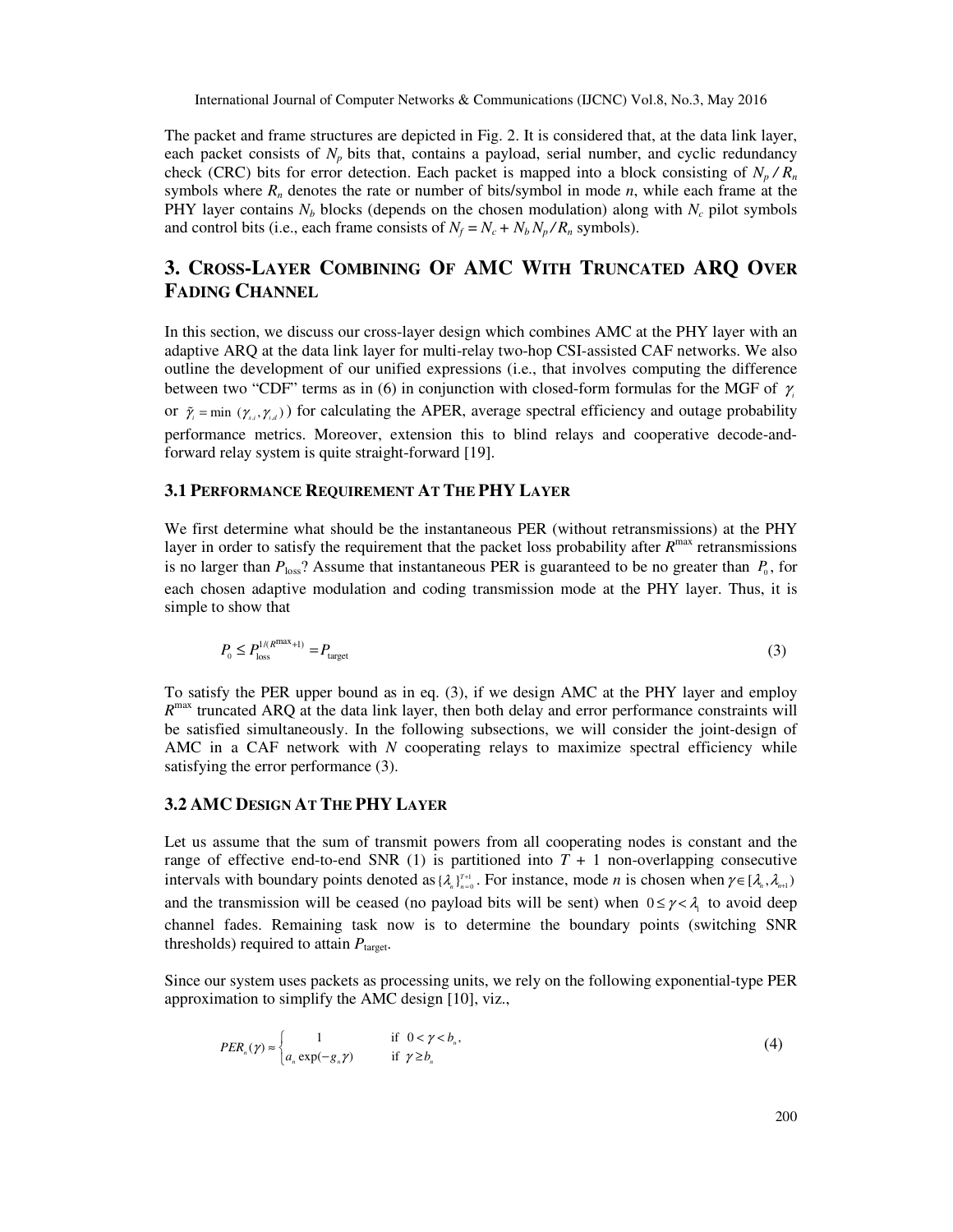where subscript *n* denotes the transmission mode index, and constants  $a_n$ ,  $g_n$  and  $b_n$  are summarized in Table I. Inverting (4), we obtain the minimum SNR thresholds required to achieve *P*target as

$$
\lambda_n = (1/g_n) \ln \left( a_n / P_{\text{target}} \right), \quad n = 1, 2, \dots, T
$$
\n
$$
\lambda_0 = 0 \quad \text{and} \quad \lambda_{T+1} = +\infty. \tag{5}
$$

#### **3.3. OUTAGE PROBABILITY**

When the total received SNR falls below the region boundary threshold  $\lambda_1$  ( $\lambda_1$  is obtained by substituting  $a_1$  and  $g_1$  from Table I in (5)), the source node S ceases transmission, because the prescribed target PER cannot be satisfied even with the smallest constellation size. The Probability of such an outage event is given by  $P_{out} = F_{\gamma}(\lambda_1)$ , where the CDF term can be evaluated efficiently using [15], viz.,

$$
F_x(x) \cong \frac{1}{2Z} \phi_x(r) e^{rx} + \frac{r}{Z} \sum_{k=1}^{Z-1} \text{Re}\{\frac{1 + j\sigma(\theta_k)}{s(\theta_k)} e^{xs(\theta_k)} \phi_x(s(\theta_k))\}
$$
(6)

where  $r = 2Z/(5x)$ ,  $\theta_k = k\pi/Z$ ,  $\sigma(\theta_k) = \theta_k + (\theta_k \cot(\theta_k) - 1) \cot(\theta_k)$ ,  $s(\theta_k) = r\theta_k (f + \cot(\theta_k))$ , and positive integer *Z* can be chosen appropriately to achieve the desired accuracy. Once the exact, bound or approximate MGF of  $\gamma$  is found, we can easily compute its cumulative distribution function (CDF) efficiently with the aid of multi-precision Laplace inversion formula from (6).

# **3.4. AVERAGE PACKET ERROR PROBABILITY**

The APER for the AMC scheme can be calculated as the ratio of average number of incorrectly received packets over the total average number of transmitted packets [1, eq. (35)], viz.,

$$
P_e = \sum_{n=1}^{T} R_n P_n \overline{PER_n} / \sum_{n=1}^{T} R_n P_n \tag{7}
$$

where  $P_n$  denotes the probability of transmitting in mode *n* (i.e.,  $\lambda_n \le \gamma < \lambda_{n+1}$ ),

$$
P_n = \int_{\lambda_n}^{\lambda_{n+1}} f_{\gamma}(\gamma) d\gamma = F_{\gamma}(\lambda_{n+1}) - F_{\gamma}(\lambda_n),
$$
\n(8)

and *PER*<sub>*n*</sub> represents the mode *n* APER, and is presented as

$$
\overline{PER_n} = \frac{1}{P_n} \int_{\lambda_n}^{\lambda_{n+1}} a_n \exp(-g_n \gamma) f_{\gamma}(\gamma) d\gamma
$$
  
=  $(a_n/P_n) [\phi_{\gamma}(g_n, \lambda_n) - \phi_{\gamma}(g_n, \lambda_{n+1})]$  (9)

Here,  $\phi_{\gamma}(\beta,\alpha) = \int_{\alpha}^{\infty} e^{-\beta \gamma} f_{\gamma}(\gamma) d\gamma$  corresponds to the marginal MGF of the end-to-end SNR as shown in α (1). In general, the computation of the marginal MGF is not a trivial task for CAF relay networks.

This may be attributed to the difficulty in deriving the PDF of fading channel SNR. In our work, we circumvent this difficulty by exploiting the results in [20, Appendix B] to compute the marginal MGF via a Laplace inversion of an auxiliary MGF function, viz.,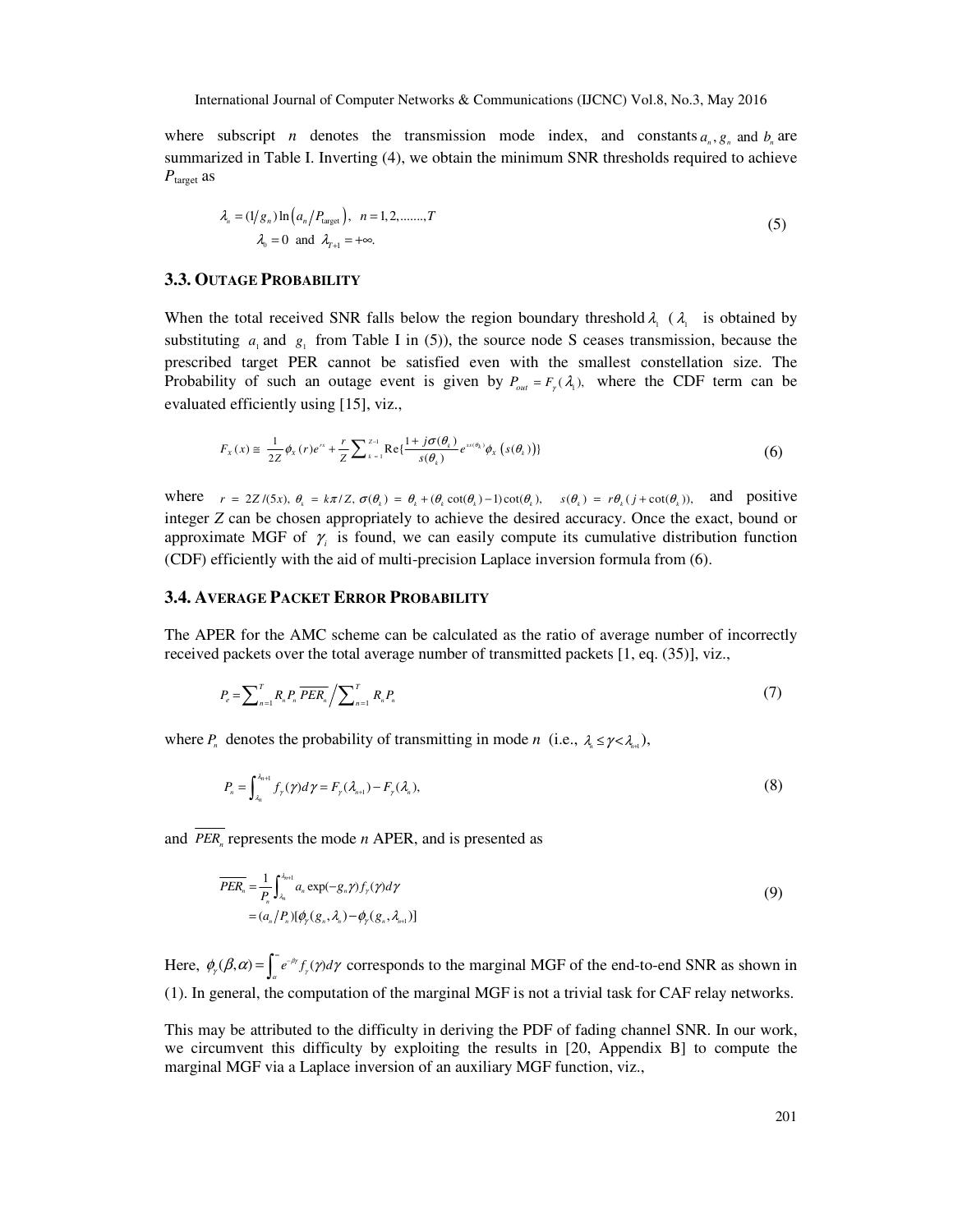$$
\overline{PER_n} = (a_n/P_n)[F_{\hat{y}}(\lambda_{n+1}) - F_{\hat{y}}(\lambda_n)]
$$
\n(10)

where  $F_{\hat{\gamma}}(x)$  in (10) can be evaluated efficiently using (6) in conjunction with the "MGF" of an auxiliary function (i.e.,  $\phi_p(s) = \phi_p(s + g_n)$ ). Furthermore, for cooperative amplify-and-forward case in contrast to the development in [8], our solution in (10) is sufficiently general to characterize the APER performance of transmission mode *n* over a wide range of fading environments (i.e., given that the marginal MGF for a single channel reception can be expressed in closed-form for any number of stochastic channel models including Nakagami-m, Rice and Nakagami-q channels [21, Appendix B]). It is also important to note that the APER of AMC (7) will always be lower than  $P_{\text{target}}$  since the instantaneous PER is upper bounded by  $P_{\text{target}}$ . To reduce this gap and to further improve the spectral efficiency, an adaptive switching SNR threshold scheme can be designed (instead of using fixed switching SNR thresholds from (5)).

#### **3.5. AVERAGE SPECTRAL EFFICIENCY**

For specific mode *n*, each transmitted symbol of the adaptive modulation and coding method will carry  $R_n = \log_2(M_n)$  information bits for mode adhering to a  $M_n$ -QAM constellation and a rate  $R_c$ FEC code. For TM1, we set  $R_c = 1$ . Suppose that a Nyquist pulse shaping filter with bandwidth *B*  $= 1/T_s$ , where  $T_s$  denotes the symbol period, then the mean spectral efficiency (bits per unit bandwidth) at the Phy layer (without taking into account possible packet retransmissions) for a non-regenerative network with *N* cooperating relays is given by [6]

$$
S_{e,PHY} = \frac{1}{N+1} \sum_{n=1}^{T} R_n P_n \tag{11}
$$

For a truncated ARQ protocol which is implemented at the data link layer, packets received in error may be retransmitted up to a maximum of  $R^{max}$  times. Thus the average number of transmissions per packet can be shown as [22, p. 397]

$$
\overline{N}(P_e, R^{\max}) = 1 + P_e + P_e^2 + \dots + P_e^{R^{\max}} = (1 - P_e^{R^{\max}+1})/(1 - P_e),
$$
\n(12)

where  $P_e$  is defined in (7), and the overall average spectral efficiency is given by

$$
S_{e,ARQ} = \frac{S_{e,PHY}}{\overline{N}(P_e, R^{\max})} = \frac{1 - P_e}{(1 - P_e^{R^{\max}+1})(N+1)} \sum_{n=1}^{T} R_n P_n.
$$
\n(13)

Setting  $R^{\text{max}} = 0$  in (13), we obtain (11) which corresponds to the average spectral efficiency for AMC only. Moreover probability of the actual packet loss at the data link layer with the  $R^{\max}$ truncated ARQ is  $P_e^{R^{\max}+1} \leq P_{\text{target}}^{R^{\max}+1} = P_{\text{loss}}$  that satisfies both delay and error performance constraint.

# **3.6. JOINT-OPTIMIZATION OF AMC WITH ADAPTIVE R MAX AND N**

The discussions in the previous sections implicitly assumed that the values for  $N$  and  $R^{max}$  are fixed. The optimal joint-adaptation of AMC transmission mode with an adaptive number of cooperating relays  $N$  and adaptive maximum retransmission limit  $R^{\text{max}}$  can be performed by finding the optimal set  $[N^*, R^{\text{max*}}]$  for every mean received SNR that maximizes (13) while satisfying (3). Now, we have developed an algorithm that can be used to achieve the optimized parameters in a myriad of fading environments by following below four steps: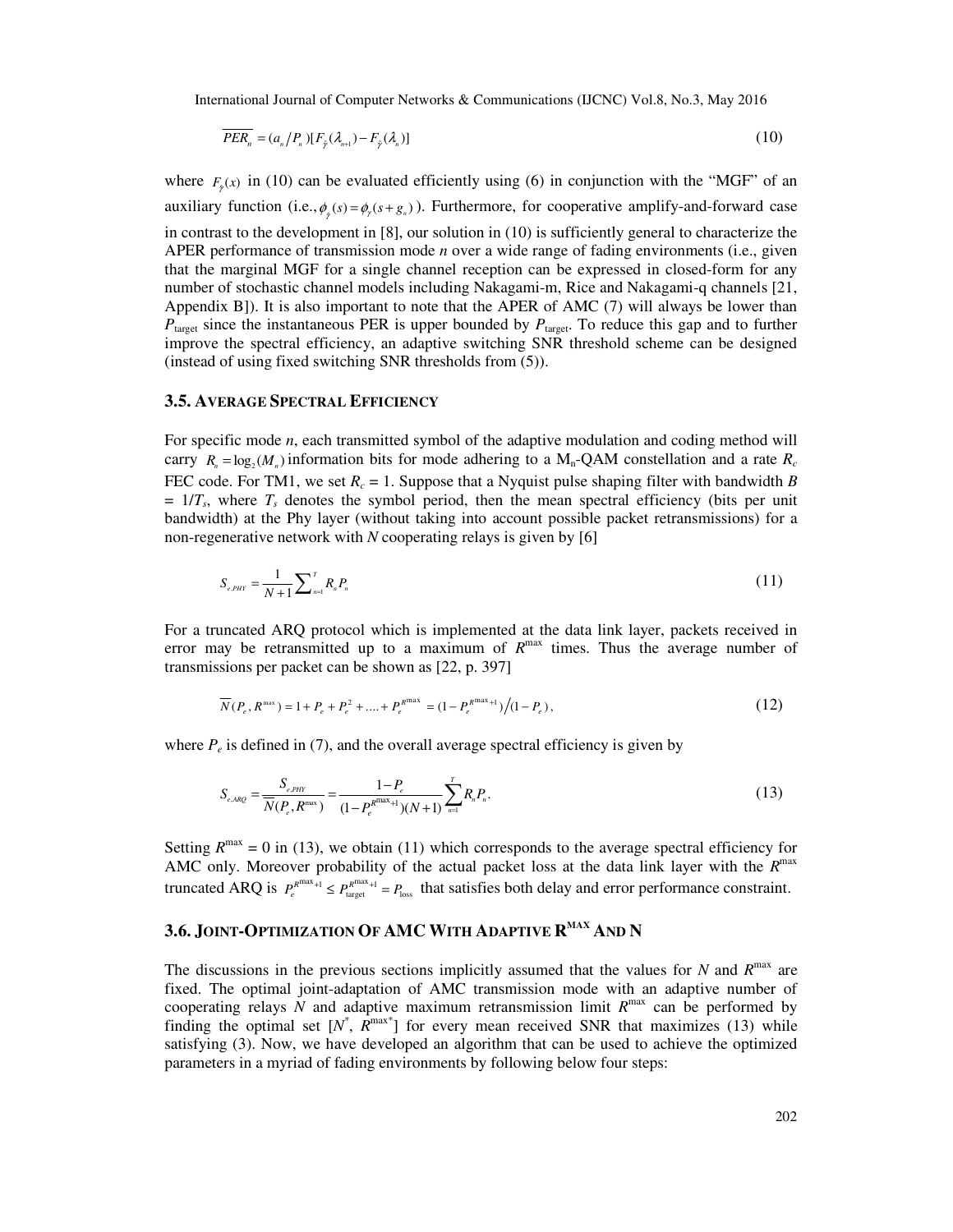*Step 1*: Specify a range of integer values for both *N* and  $R^{max}$ . In this paper, we have arbitrarily chosen  $N = [0, 1, 2, 3, 4]$  and  $R^{max} = [0, 1, 2, 3, ..., 10]$ .

*Step 2*: For a specified packet loss probability  $P_{\text{loss}}$  (arbitrarily chosen to be 0.01) constraint at the data link layer, determine  $P_{\text{target}}$  (i.e., error constraint at the PHY layer) for each value of  $R^{\text{max}}$ using  $(3)$ .

*Step 3*: From Step 2, we obtain a set of  $[R^{max}, P_{target}]$  pairs. For each value of the  $P_{target}$  found in Step 2, find the switching SNR thresholds for AMC using (5).

*Step 4*: At each mean channel SNR, evaluate the average spectral efficiency for each set of [*N*,  $R^{\text{max}}$ ,  $P_{\text{target}}$ ] using (13).

The optimal  $[N^*, R^{\text{max}}]$  is then simply the set that yields the highest throughput.

To the best of our knowledge a similar approach which focuses on throughput optimization by jointly adaptation of both *N* and *Rmax* has not been considered in the previous literature.

# **4. NUMERICAL RESULTS**

In this section, numerical findings are presented for the APER, average spectral efficiency and outage probability of the link-adaptive CAF relay networks using our proposed analytical frameworks.

In this section, below fading severity parameters and average link SNRs (arbitrarily chosen) will be utilized to generate the plots (unless stated otherwise):  $m_{s,d} = 1, m_{s,1} = m_{s,2} = m_{s,d}$  $=m_{s,3}=m_{s,4}=m_{s,4}=m_{4,d}=2$ ,  $\Omega_{s,d}=0.2$ Es/N $0, \Omega_{s,1}=\Omega_{s,3}=\Omega_{s,d}=\Omega_{4,d}=E/N_0$ ,  $\Omega_{s,2}=0.86E/N_0$ ,  $\Omega_{s,4}=\Omega_{3,d}$  $=0.8E/N_0$ ,  $\Omega_{1,d} = 0.5E/N_0$ ; where  $m_{a,b}$ , denotes the fading index of link *a-b*. We have also assume  $P_{\text{loss}} = 0.01$ . To generate all the plots we used MGF of minimum SNR bound  $\tilde{\gamma}_i = \min(\gamma_{s,i}, \gamma_{i,d})$  for two-hop relayed path over Nakagami-m channel with i.n.d fading statistics, and is given by [23],[25]

$$
\phi_{\tilde{\gamma}_i}^{(UB)}(s) = \sum_{k \in \{(s,i),(i,d)\}} \frac{\Gamma(m_k+m_j)}{m_k \Gamma(m_k) \Gamma(m_j)} \left( \frac{\Omega_j m_k}{s \Omega_j \Omega_k + \Omega_j m_k + \Omega_k m_j} \right)^{m_k} {}_2F_1\left(1-m_j,m_k; \ 1+m_k; \frac{(s \Omega_k+m_k) \Omega_j}{s \Omega_j \Omega_k + \Omega_j m_k + \Omega_k m_j} \right) \eqno{(14)}
$$

in conjunction with (2). Whereas, MGF for the lower bound may be computed as  $\phi_{\tilde{r}}^{(IB)}(s/2)$ . In (14),  $m_q$  is the Nakagami-m fading parameter and  $\Omega_q = E[\gamma_q]$  corresponds to the mean link SNR.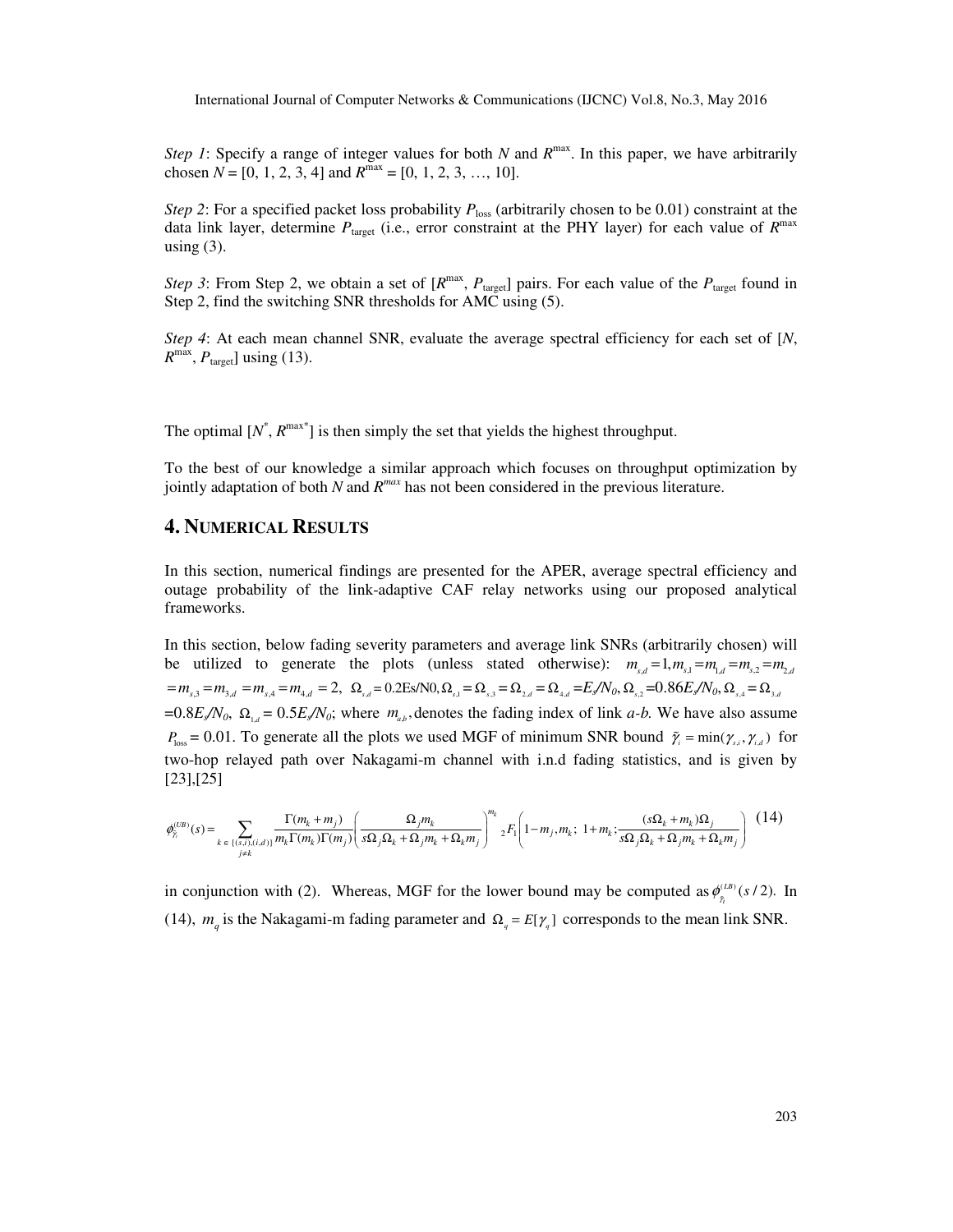

Fig. 3 Mean spectral efficiencies of non-cooperative and CAF relay networks for TM1 mode.

Fig. 3 and Fig. 4 depict the mean spectral efficiency and APER for both non-cooperative  $(N = 0)$ and cooperative amplify-and-forward  $(N = 1)$  wireless relay networks as a function of  $E_s/N_0$  for different values of retransmission,  $R^{\text{max}}$ . Moreover, to show the comparison with our proposed analysis, plots of fixed modes with  $R^{\text{max}}=3$ ,  $N = 0$  are generated using [10, eq. (17)] in Fig 3. It is clear that combining AMC with truncated ARQ for CAF relay networks offers much higher spectral efficiency than the truncated ARQ with fixed modulation for non-diversity system.

It is apparent that the average spectral efficiency curves for the joint-design of AM with truncated ARQ are significantly greater than the AM case only (i.e., when  $R^{\text{max}} = 0$ ), as expected. Although increasing  $R^{\text{max}}$  can potentially yield a higher mean spectral efficiency, however, this improvement is achieved at the cost of increased APER (refer Fig. 4). When  $R^{\text{max}}$  is increased, the ARQ protocol (at the data link layer) assumes greater responsibility for assuring the required packet delivery performance and relieves the Physical layer from the rigorous error control requirement, thereby enabling higher rates (i.e., larger constellation size) at the Physical layer while satisfying the packet loss constraint at the MAC layer. But it is also important to note that  $\overline{N}(P_e, R^{max})$  increases with  $R^{max}$ . Therefore, we expect that the overall spectral efficiency increase initially with increasing  $R^{\text{max}}$  but declines beyond some optimum  $R^{\text{max}}$  value especially at higher values of  $E/N_0$ . Moreover, not obvious from Fig. 3, we observed that the mean spectral efficiency of the CAF network with cross-layer combining of AM and truncated ARQ increases initially with the increasing  $R^{\text{max}}$  but declines beyond some optimum  $R^{\text{max}}$  value (see Fig. 5), this motivated us to study the efficacy of an adaptive  $R^{max}$  strategy for delay insensitive applications in Fig 6.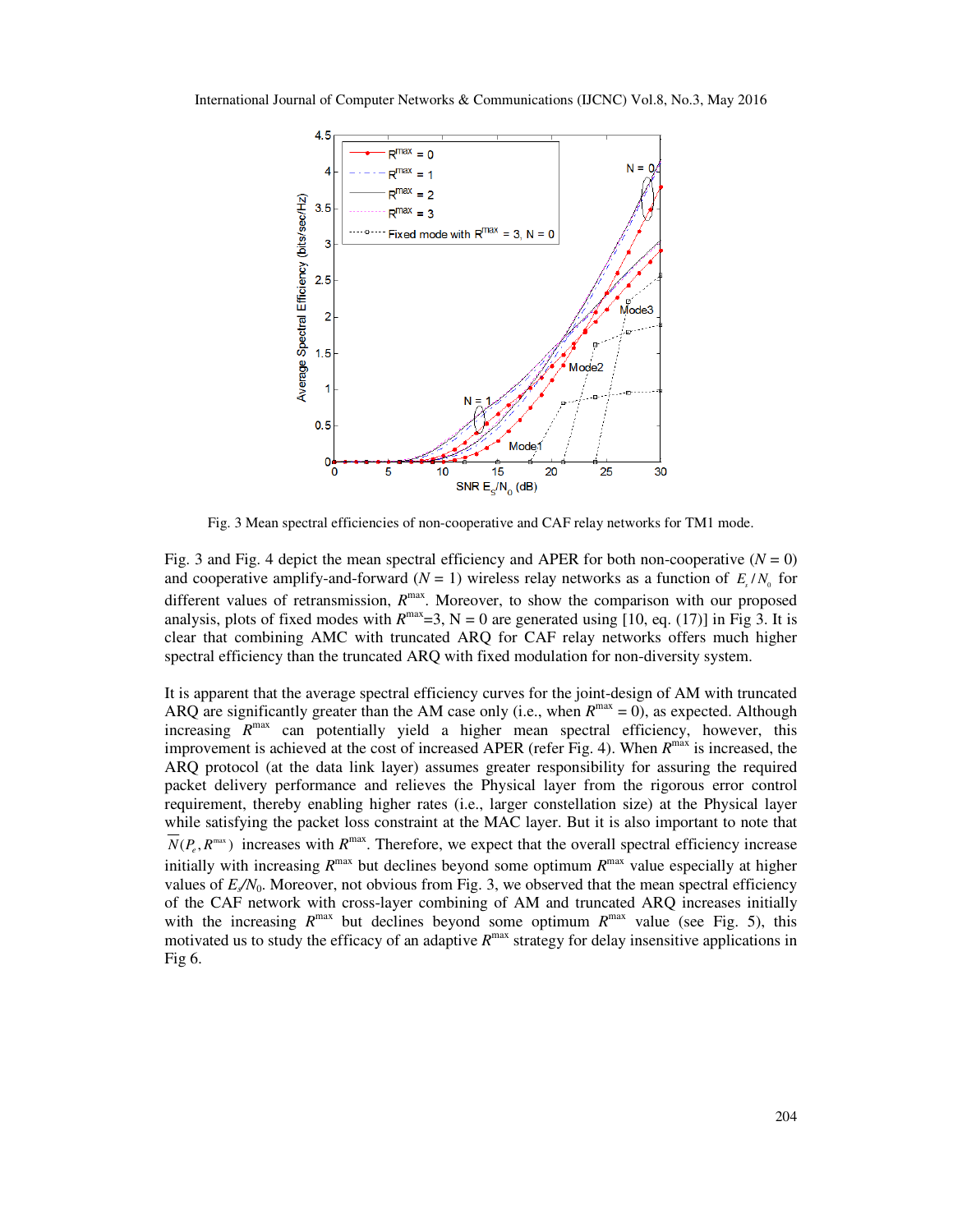

Fig. 4 APER (at the PHY layer) performance of both non-cooperative and CAF relay networks for TM1.



Fig. 5 Mean spectral efficiencies of a CAF relay network as a function of  $R^{max}$  (at fixed  $E_s/N_o = 20$  dB) for TM1 mode.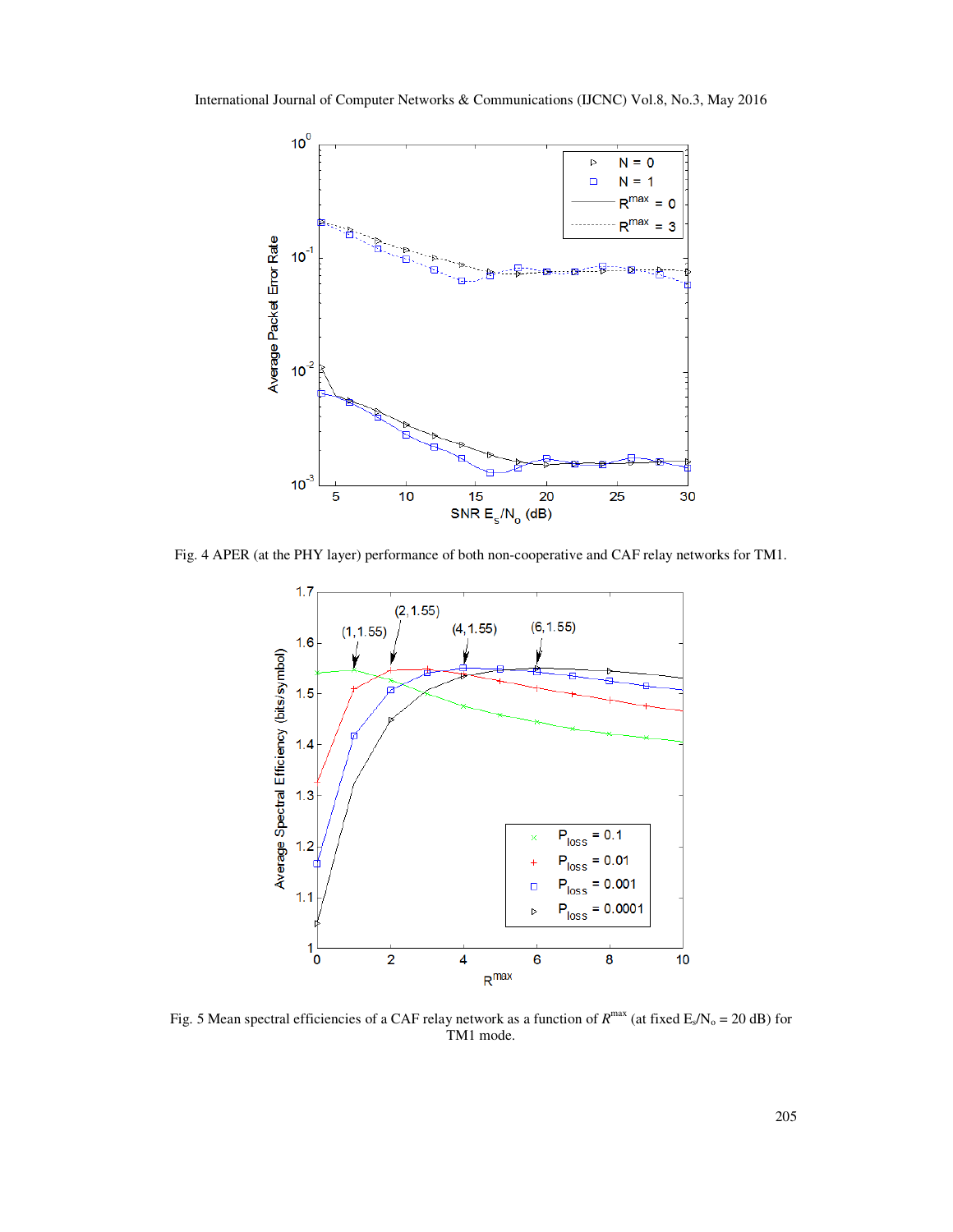

Figure 6 A comparison between our proposed adaptive  $R^{max}$  strategy with the traditional fixed  $R^{max}$ truncated ARQ scheme in a CAF relay network (*N* = 1) for TM2 mode



Figure 7 Average Spectral Efficiency vs. average SNR consisting of *N* relays (N= 0, 1, 2) for TM2 mode.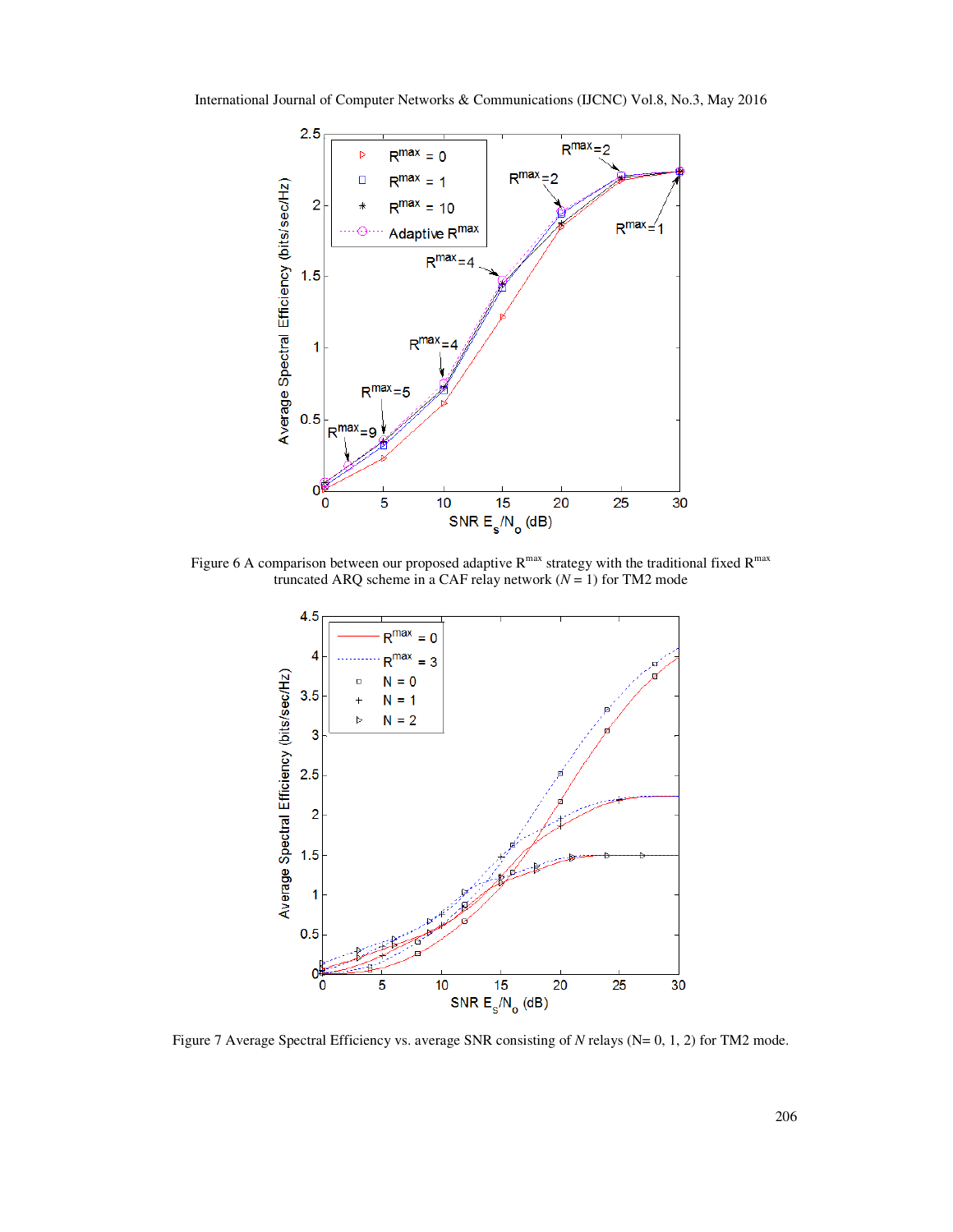Fig. 7 depicts the mean spectral efficiencies of CAF and non-cooperative  $(N = 0)$  networks that employ AMC with TM2 mode. It is evident that adapting *N* (the number of collaborating relay nodes) to the prevailing channel conditions is an effective strategy to dramatically increase the average spectral efficiency in tactical-edge (low/moderate SNR) environments, while satisfying the prescribed delay and packet loss constraints. Moreover, the average spectral efficiency of CAF relay network is considerably higher than the non-cooperative system at low and moderate SNRs. Although CAF system can utilize the inherent spatial diversity scheme in wireless broadcast transmissions, there is a loss in spectral efficiency due to its half-duplex operation [23- 24]. In fact, there is no incentive in using cooperative diversity when the  $S - D$  link is good. This observation in turn suggests that we should adapt *N* to the prevailing channel conditions (i.e., increasing *N* as the channel condition deteriorates to provide additional diversity and maximize the average spectral efficiency while satisfying the prescribed delay and packet loss constraints). There exists an optimum *N* that maximizes the mean spectral efficiency for a specified SNR. Thus, the observations in Figs. 3, 5 and 6, motivated us to study the efficacy of joint-adaptation of  $[N^*, R^{\max*}]$  for CAF relay networks with AMC at the PHY layer in Fig 8.



Figure 8 Mean spectral efficiencies of CAF relay networks with/without joint optimization of  $[N^*, R^{\max*}]$ in conjunction with AMC TM2 mode.

In Fig. 8, we examine the effectiveness of joint-adaptation of  $[N^*, R^{\max*}]$  for CAF relay networks with AMC at the PHY layer. It is important to note compared to our previous results in Fig. 6 these results provide a different perspective on the system analysis, where we considered only adaptive  $R^{max}$  scheme (which is a single parameter adaptation with fixed number of relays). In this we introduced an interesting approach for maximization of throughput using joint adaptation of two parameters, one with the cooperative diversity order *N* and second with the adaptive *R max* scheme. The curve corresponding to the "optimal" case is generated using the algorithm highlighted in Section III.F. It is apparent that our anticipated adaptive CAF system (i.e., AMC with adaptive  $N$  and  $R^{max}$ ) achieves significantly higher average spectral efficiency than the noncooperative wireless system with AMC only ( $N = 0$ ,  $R^{max} = 0$ ) particularly at low and moderate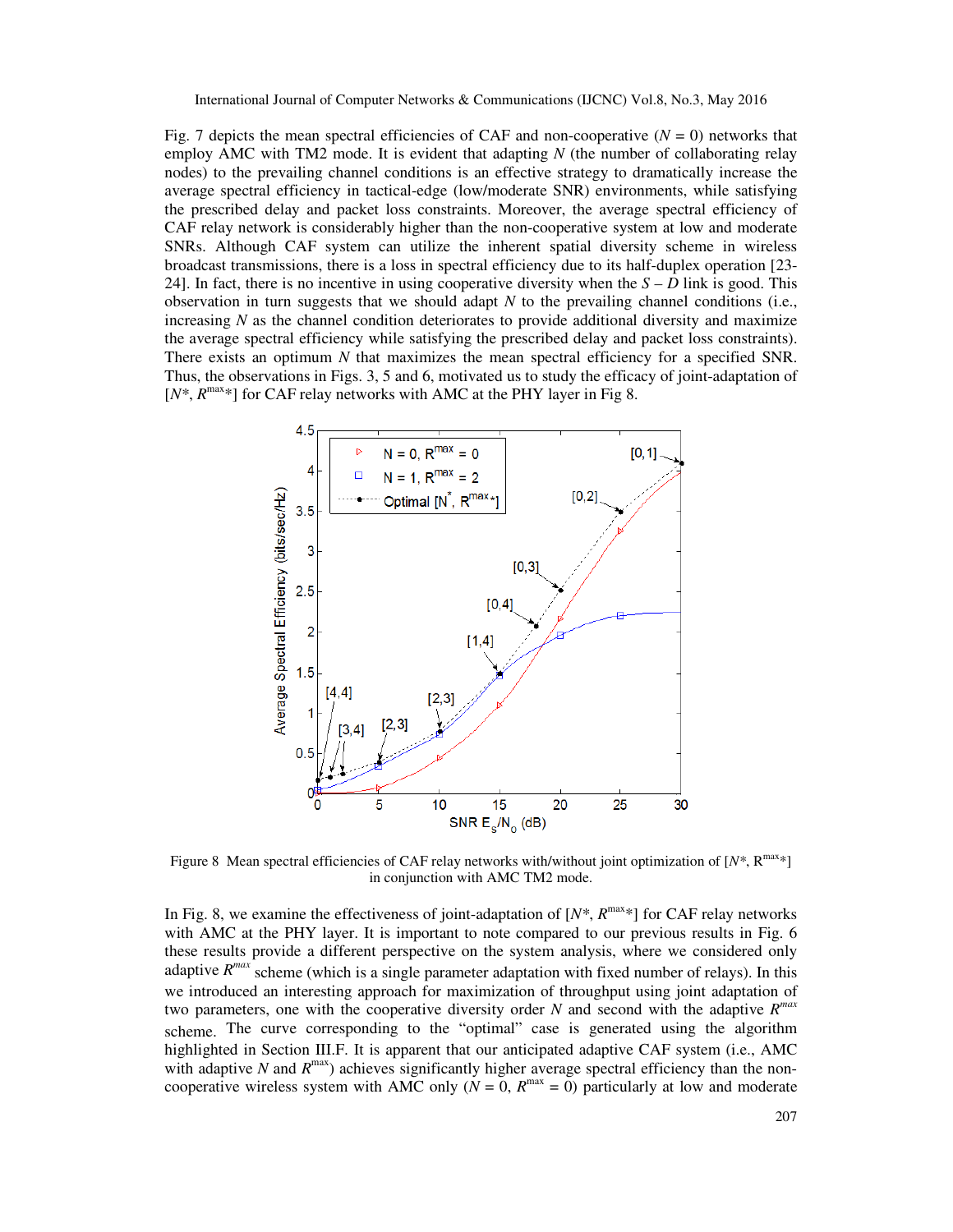values of  $E/N_0$ . Besides, the joint-optimization of  $[N^*, R^{\max*}]$  not only maximizes the mean spectral efficiency at low mean SNRs, but it is also reduces the average delay experienced with  $R^{\text{max}}$  adaptation alone as in Fig 6. This shows that the optimization of N is very critical on system performance compared to the  $R^{\text{max}}$ .



Figure 9 Average Spectral Efficiency vs. average SNR consisting of 1 relay for TM1 and TM2 mode.

Fig 9 shows the spectral efficiency comparison of AMC TM1 and TM2 modes for a CAF relay network with a single cooperating relay. It is evident that AMC TM2 mode outperforms TM1 mode at low and moderate values of *ES/N*0, which can be attributed to the FEC advantage at the PHY layer (coding gain). However, at high values of *ES/N*0, an opposite trend is observed. This is because the corresponding modes in TM1 support higher data rates (i.e., the highest rate mode has 7 bits/symbol in TM1 which is much larger than 4.5 bits/symbol in TM2). It is also apparent from Fig. 9 that the relative difference between the spectral efficiency curves is greatest when  $R^{\text{max}}$  is increased from 0 to 1. This shows that joint PHY/MAC design with smaller values of  $R^{\text{max}}$ can achieve sufficient spectral efficiency gain (i.e., it is attractive from a practical stand-point, given that they incur smaller delays and packet buffer requirements) although the optimum  $R^{\text{max}}$ rises exponentially with the decreasing values of  $E_s/N_0$  (see Fig. 6).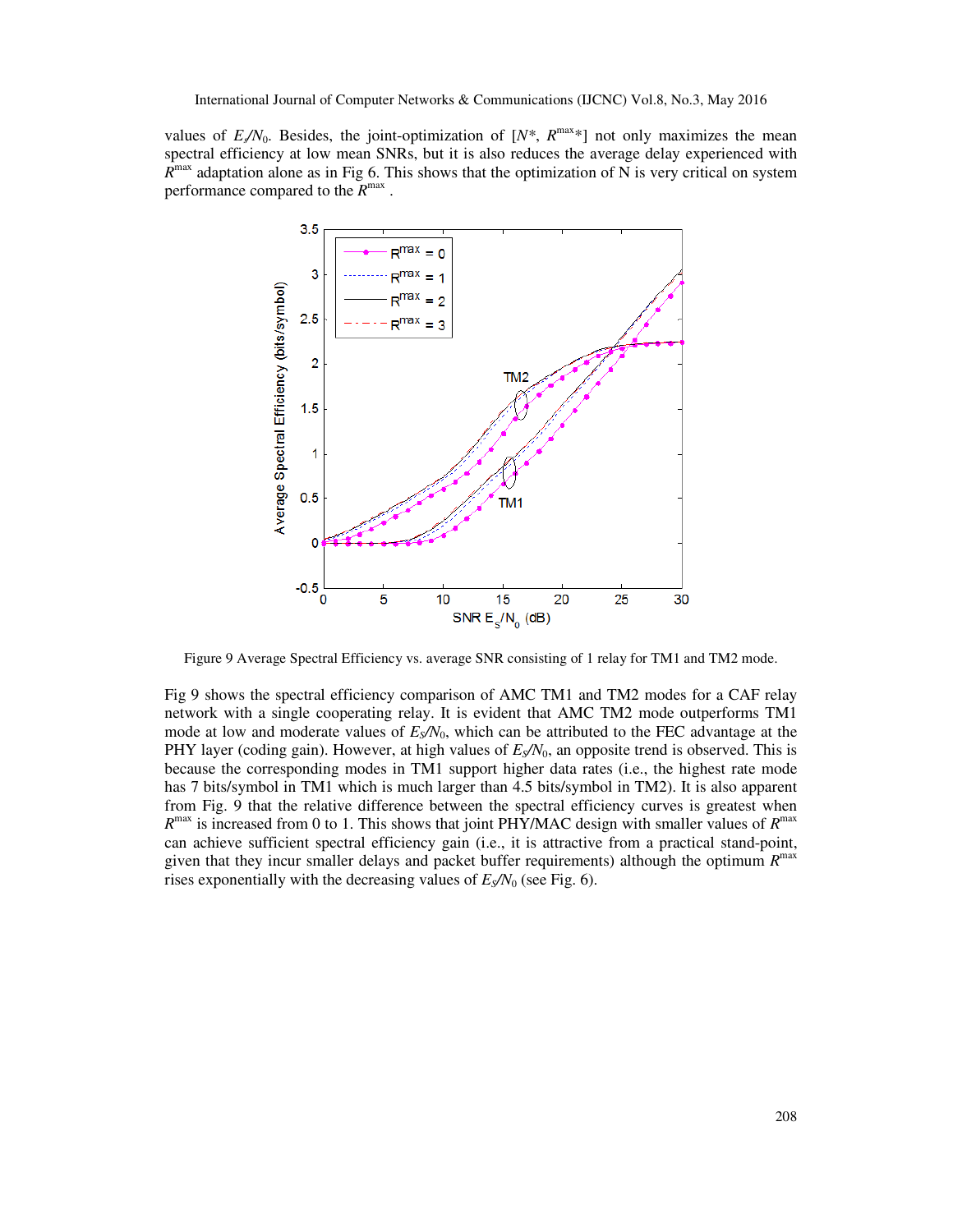

Figure 10. Probability of outage vs. average SNR consisting of *N* relays (N= 0, 1) for TM1 and TM2 mode.

Fig. 10 depicts the probability of outage (i.e., probability that source node ceases transmission because the prescribed target PER cannot be satisfied) performance curves for link-adaptive noncooperative/CAF relay networks. It is evident that the CAF relay network  $(N = 1)$  outperforms the direct transmission case  $(N = 0)$  since the former exploits the available "user cooperation" (spatial) diversity gain. Similarly, AMC TM2 mode exhibits better performance than the TM1 mode due to coding gain. A larger  $R^{\text{max}}$  also translates into a lower  $P_{\text{out}}$  because of the increased time-diversity order.

# **5. CONCLUSIONS**

In this paper we analyzed and examined the efficiency of a join-design of adaptive modulation and coding (AMC) at the physical layer with an adaptive  $R^{max}$ -truncated selective-repeat automatic repeat request (ARQ) protocol at the data link layer to maximize the throughput of the cooperative non-regenerative relay networks under prescribed delay and/or error performance constraints. In particular, we generalize the existing design/results for cross-layer combining of AMC at physical layer with truncated ARQ at data link layer with non-cooperative diversity systems in three-folds: (i) extension of the existing cross-layer PHY/MAC design with noncooperative model to cooperative diversity model; (ii) generalization/unification of mathematical expressions for various network performance metrics to generalized block fading channels with independent but non-identically distributed (i.n.d) fading statistics among the spatially distributed nodes; (iii) analysis of the effectiveness of joint-adaptation of the maximum retransmission limit  $R^{\text{max}}$  in ARQ protocol and cooperative diversity order *N* for delay-insensitive applications. Our intuitive numerical outcomes reveal that the average throughput can be increased significantly by judiciously combining two additional degrees of freedom (i.e., cooperative diversity order *N* and retransmission limit  $R^{max}$ ) that are available in CAF relay networks besides employing AMC at the PHY layer, particularly in the most challenging practical scenario of low signal-to-noise ratio (SNR) regime.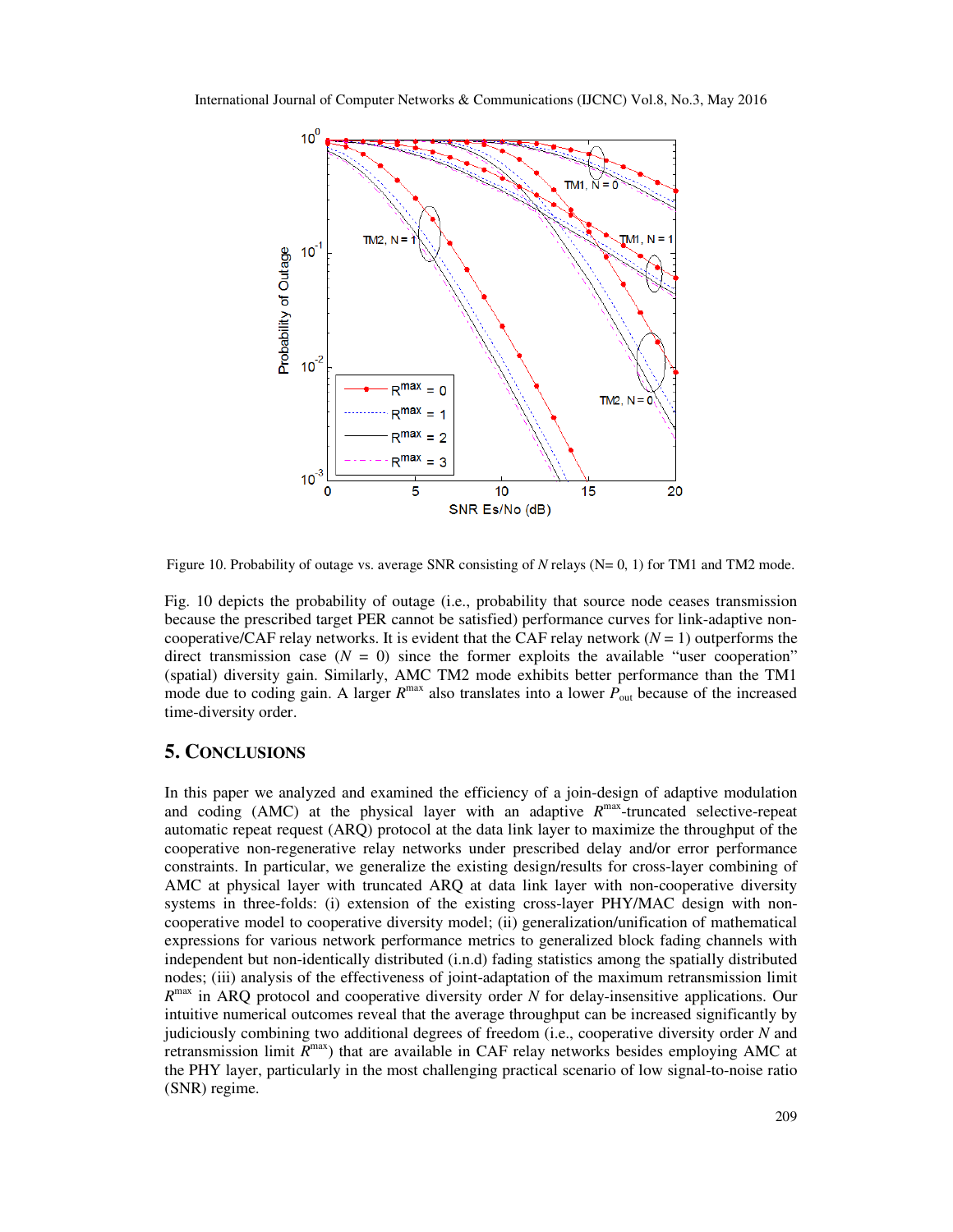#### **ACKNOWLEDGEMENT**

This research work is supported in part by funding from the US Air Force Research Laboratory/Clarkson Aerospace, US Army Research Office and the National Science Foundation.

#### **REFERENCES**

- [1] M. Alouini and A. Goldsmith (2000), "Adaptive modulation over Nakagami fading Channel," Kluwer J. Wireless Commun., vol. 13, no. 1–2 pp. 119–143.
- [2] D. L. Goeckel, (1999) "Adaptive Coding for Time-Varying Channels using Outdated Fading Estimates," IEEE Trans. Commun., vol. 47, pp. 844–855.
- [3] A. Goldsmith and S. Chua, (1998) "Adaptive Coded Modulation for Fading Channels," IEEE Trans. Commun., vol. 46, pp. 595–602.
- [4] E. Malkamaki and H. Leib, (2000) "Performance of Truncated type-II hybrid ARQ schemes with Noisy Feedback over Block Fading Channels," IEEE Trans. Commun., vol. 48, pp. 1477–1487.
- [5] Weifeng, Su., Ahmed K. S., & Ray Liu K. J, (2008) "Cooperative Communication Protocols in Wireless Networks: Performance Analysis and Optimum Power Allocation," Springer link Wireless Personal Communication, vol. 44, pp. 181-217.
- [6] T. Nechiporenko, K. Phan, C. Tellambura and H. Nguyen, (2008) "Performance Analysis of Adaptive M-QAM for Rayleigh Fading Cooperative Systems," Proc. IEEE International Conference on Communication, pp. 3393–3399.
- [7] A. Annamalai, B. Modi, and R. Palat, (2011) "Analysis of Amplify-and-Forward Cooperative Relaying with Adaptive Modulation in Nakagami-m Fading Channels," Proc. IEEE Consumer Communication and Networking Conf., pp. 1116–1117.
- [8] B. Modi, A.Annamalai and R.Palat (2011) "An MGF Approach for Performance Evaluation of Non-Regenerative Cooperative Relay Networks with Adaptive Modulation in Nakagami-m Fading Environments," IEEE Wireless Telecommunications Symposium, pp. 1-6.
- [9] Bhuvan Modi and A. Annamalai, (2011) "Improving the Spectral Efficiency of Amplify-and-Forward Cooperative Relay Network with Adaptive M-QAM Modulation," IEEE 20th International Conference on Computer Communications and Networks, pp. 1-6.
- [10] Q. Liu, S. Zhou, and G. Giannakis, (2004) "Cross-Layer Combining of Adaptive Modulation and Coding with Truncated ARQ over Wireless Links," IEEE Trans. Wireless Comm., vol.3, pp. 1746- 1755.
- [11] L. Dai and K. B. Letaief, (2005) "Cross-Layer Design for Combining Cooperative Diversity with Truncated ARQ in Ad-hoc Wireless Networks," IEEE GLOBECOM Telecomm. Conf., pp. 3179- 3183.
- [12] J. Harsini and M. Zorzi, (2011) "Effective Capacity Analysis for Multi-Rate Relay Channels Exploiting Adaptive Cooperative Diversity," IEEE International Conf., on Comm., pp.1-6.
- [13] M. Mardani, J. Harsini, F. Lahouti and B. Eliasi, (2011) "Link Adaptive and QoS Provisioning Cooperative ARQ-Applications to Relay Assisted Land Mobile Satellite Communications," IEEE Trans. Vehicular Tech., vol. 60 pp. 3192-3206,
- [14] F. Shi and D. Yuan, (2008) "Cross-Layer Combination of Cooperative HARQ with AMC in Wireless Ad-hoc Networks," IEEE international Conf. on Commu. Sys., pp.896-900.
- [15] R. C. Palat, A. Annamalai, and J. H. Reed, (2008) "An Efficient Method for Evaluating Information Outage Probability and Ergodic Capacity of OSTBC Systems," IEEE Comm. Letters, vol. 12, pp. 191-193.
- [16] B. Modi, A. Annamalai, O. Olabiyi, and R. Chembil Palat, (2012) "Ergodic Capacity Analyses of Cooperative Amplify and Forward Relay Networks over Rice and Nakagami Fading Channels," International Journal of Wireless and Mobile Networks, vol4, no. 1, pp. 97-116.
- [17] N. Laneman, D. Tse and G. Wornell (2004) "Cooperative Diversity in Wireless Networks: Efficient Protocols and Outage Behaviour," IEEE Trans. Information Theory, vol. 50, pp. 3062-3080.
- [18] M. Hasna and M. Alouini (2004) "Harmonic Mean and End-to-End Performance of Transmission System with Relays," IEEE Trans. Communications, vol. 52, no.1, pp. 130-135.
- [19] O. Olabiyi and A. Annamalai, (2011) "ASER Analysis of Cooperative Non-Regenerative Relay Systems over Generalized Fading Channels" IEEE International Conf. on Comp. Commu. and Networks, pp.1-6.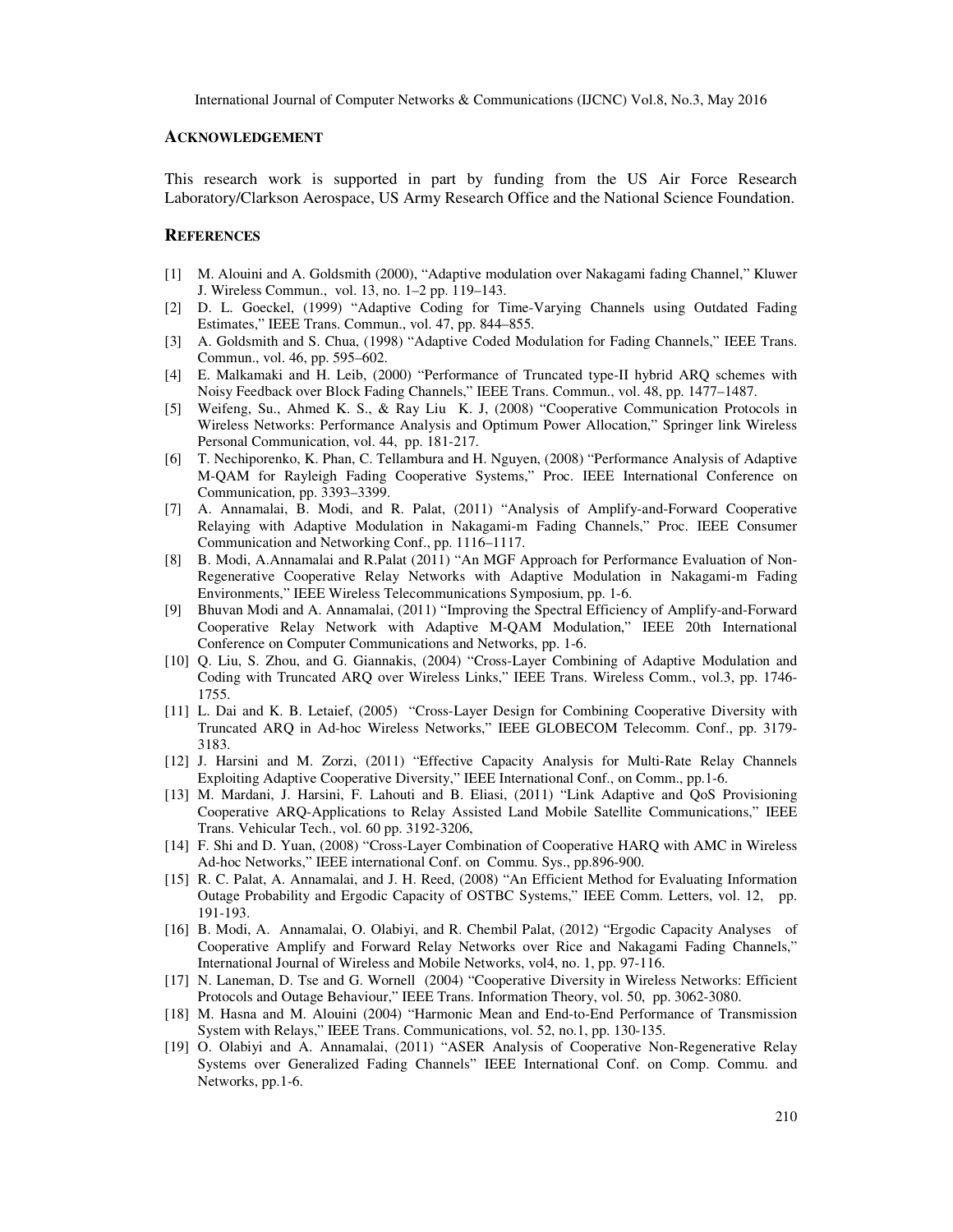- [20] A. Annamalai, B. Modi, R. Palat and J. Matyjas, (2010) "Tight-Bounds on the Ergodic Capacity of Cooperative Analog Relaying with Adaptive Source Transmission Techniques," IEEE International Symp. on Personal, Indoor, and Mobile Radio Comm., pp.18-23.
- [21] R. Mostafa, A. Annamalai, and H. Reed, (2004) "Performance Evaluation of Cellular Mobile Radio System with Interference Nulling of Dominant Interferers," IEEE Trans. Commun., vol. 52, pp.326– 335.
- [22] S. B. Wicker, (1995) Error Control Systems for Digital Communication and Storage. Englewood Cliffs, NJ: Prentice-Hall.
- [23] A. Annamalai, R. Palat, and J. Matyjas (2010) "Estimating Ergodic Capacity of Cooperative Analog Relaying under Different Adaptive Source Transmission Techniques," Proc. IEEE Sarnoff Symposium, pp.1-5.
- [24] B. Modi, and A. Annamalai, (2011) " Improving the Spectral Efficiency of Amplify-and- Forward Cooperative Relay Network with Adaptive M-QAM Modulation," Proc. IEEE International Conference on Computer Communications and Networks, pp. 1-6.
- [25] B. Modi, A. Annamalai, O. Olabiyi and R. Palat, (2013) "Ergodic capacity analysis of cooperative amplify-and-forward relay networks over generalized fading channels", Wiley Journal of Wireless and Mobile Computing, vol. 15, no. 8, pp.1259-1273.

#### **AUTHORS**

**Dr. Bhuvan Modi** received PhD. degree from Prairie View A & M University, Texas A & M University System, in 2012. He earned his M.S. degree in Electrical Engineering from Lamar University, United States of America, M.S. degree in Electronics and Communication Engineering from Dharmsinh Desai University, India, and the B.S. degree in Electronics and Communication Engineering from North Gujarat University, India, in 2009, 2002 and 2001, respectively. He is currently working as a Senior



Member of Technical Staff at AT&T Mobility Lab Seattle, WA. Currently Dr. Modi serves as an editorial committee//International editorial board member for journals and organizations, namely the International Journal of Wireless and Mobile Networks (IJWMN), The Standard International Journals (SIJ), the International Journal of Wireless and Mobile Communication for Industrial Systems, Science & Engineering Research Support Society, and First International Workshop on Wireless and Mobile Communication for Industrial Systems (WMCIS 2015) and has also been invited to serve on the international editorial board committee member for the Journal of Advanced Research in Wireless, Mobile & Telecommunication. He received 'Student Travel Grant Award' to present his work at the IEEE MILCOM'11 and achieved excellent work appreciation certificate award from Vice President and CEO, AT&T Mobility Lab for individual contribution towards successfully launch of WiFi Calling Service in the US Market. Over the last few years, Dr. Modi has published over a dozen peer reviewed conference and journal articles. His current research interests include cross-layer design/optimization for adaptive-link cooperative relay networks, 4G/5G Wireless Technologies, Openstack and software-defined radios.

**Dr. Oluwatobi Olabiyi** received the B.Sc. degree in Electronic and Electrical Engineering from Obafemi Awolowo University, Ile-Ife and M.S. and PhD degrees in Electrical Engineering Prairie View A&M University, Texas. Over the last three years, he has co-authored approximately two-dozen peer-reviewed conference and journal articles. He was the recipient of the Roy G. Perry College of Engineering Outstanding Masters Student of the Year Award (2011) and the National Society of Black



Engineer's Golden Torch Award for Graduate Student of Year (2012). His research interests include dynamic spectrum access, MIMO, cooperative communications, statistical signal processing, compressive sensing, machine-learning and optimization techniques.